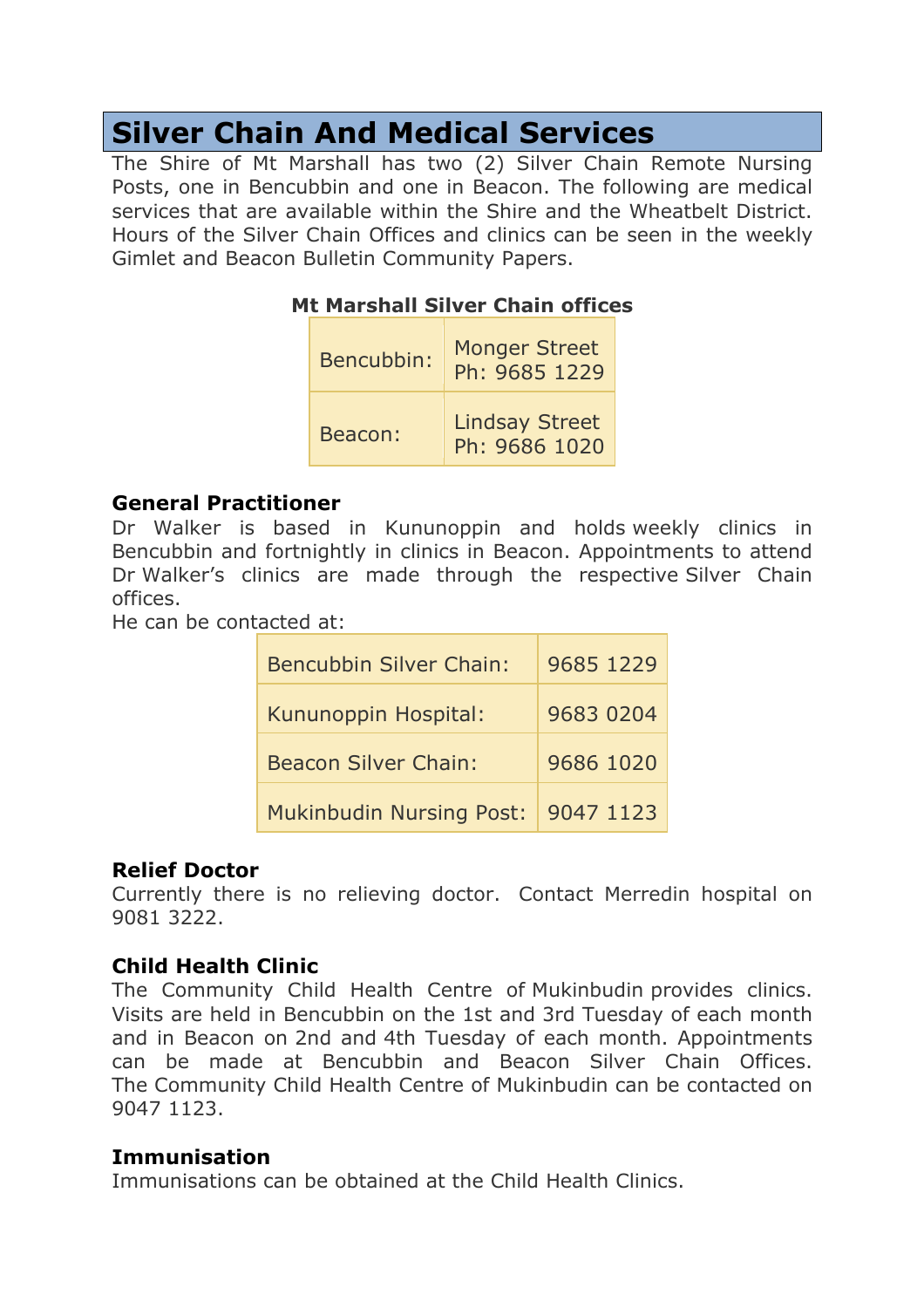#### School Health

The Primary Health Nurse provides school Health.

#### Physiotherapy Clinic

Clinics are held at Mukinbudin and Kununoppin. For bookings, contact Primary Health at Merredin on 9041 0444.

#### Occupational Therapy

Contact Primary Health at Merredin on 9041 0444.

#### Dietician

A Dietician is based in Mukinbudin and Merredin Primary Health Centres. Contact Mukinbudin on 9047 1123 or Merredin on 9047 0444.

#### Mental Health Services

The Wheatbelt Mental Health Service Team is based in Northam. Phone 9621 0999.

#### Dental Health

The Mobile Dental Health Van visits the area on an 8-week duration. The Vans Itinerary is on the Silver Chain Notice Board and usually set up at the Primary Schools.

#### Private Dentist

Merredin-9041 1735 Wongan Hills-9671 1267 Northam-9622 1801

#### Podiatry

Sally Sanderson visits Kununoppin Hospital on a monthly basis, Usually a Wednesday. Phone Kununoppin Hospital for appointments on 9683 2044. She is doing bi-monthly visits to Bencubbin. For appointments contact Silver Chain on 9685 1229.

#### **Pathology**

Blood specimens etc are collected and transported to Merredin Hospital Laboratory. Please contact your nearest Silver Chain Centre to make an appointment if you require this service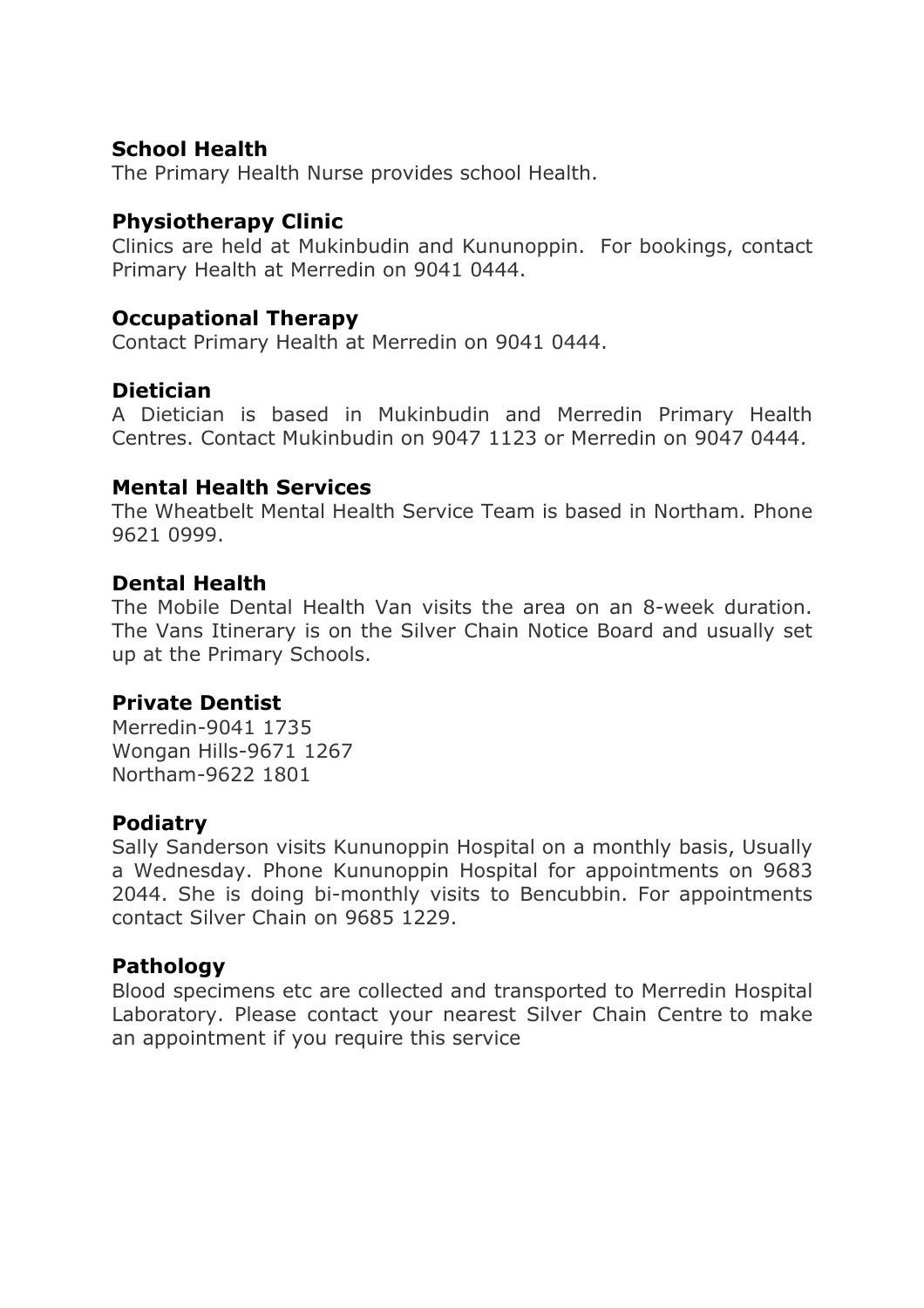## Bush Fire Brigade

#### Location of Emergency Operations Centre

Shire Office: 80 Monger Street, Bencubbin

In the event of a fire please report it to the Shire Office on the provided contact details.

Phone: 96851202 Fax: 96851299 VHF Ch 93, UHF Ch 5

### Bush Fire Control Officers 2010/2011

Harvest Ban Hotline: 9685 1058

| <b>Position</b>                                                  | <b>Name</b>              | <b>Area</b>            | <b>Phone</b>                     | <b>Mobile</b>            |
|------------------------------------------------------------------|--------------------------|------------------------|----------------------------------|--------------------------|
| <b>Chief Bushfire</b><br><b>Control Officer</b>                  | <b>Alan Gracie</b>       | <b>Shire</b>           | 96851226                         | 0409088121               |
| <b>Deputy Chief</b><br><b>Bushfire Control</b><br><b>Officer</b> | Gary<br><b>Huckstep</b>  | <b>Shire</b>           | 96864050                         | $\overline{\phantom{0}}$ |
| <b>Bushfire Control</b><br><b>Officer</b>                        | <b>Terry</b><br>Gobbart  | Gabbin                 | 96848042                         | 0428848042               |
| <b>Bushfire Control</b><br><b>Officer</b>                        | <b>Bill Clark</b>        | <b>North</b><br>Wialki | 90486012                         | 0428486012               |
| <b>Bushfire Control</b><br><b>Officer</b>                        | Len<br><b>Beckingham</b> | South<br>Wialki        | 90484058                         | 0427484058               |
| <b>Bushfire Control</b><br><b>Officer</b>                        | John Dunne               | <b>Beacon</b>          | 96861045                         | 0427861045               |
| <b>Bushfire Control</b><br><b>Officer</b>                        | <b>Berwyn</b><br>Walker  | Welbungin              | 96862030                         | 0429862030               |
| <b>Bushfire Control</b><br><b>Officer</b>                        | <b>Brad Whyte</b>        | <b>Cleary</b>          | 96866006                         | 0429186101               |
| <b>Bushfire Control</b><br><b>Officers</b>                       | <b>Jack Walker</b>       | <b>Bencubbin</b>       | 96851202<br>A/Hours:<br>96851318 | 0429851318               |
|                                                                  |                          |                        |                                  |                          |